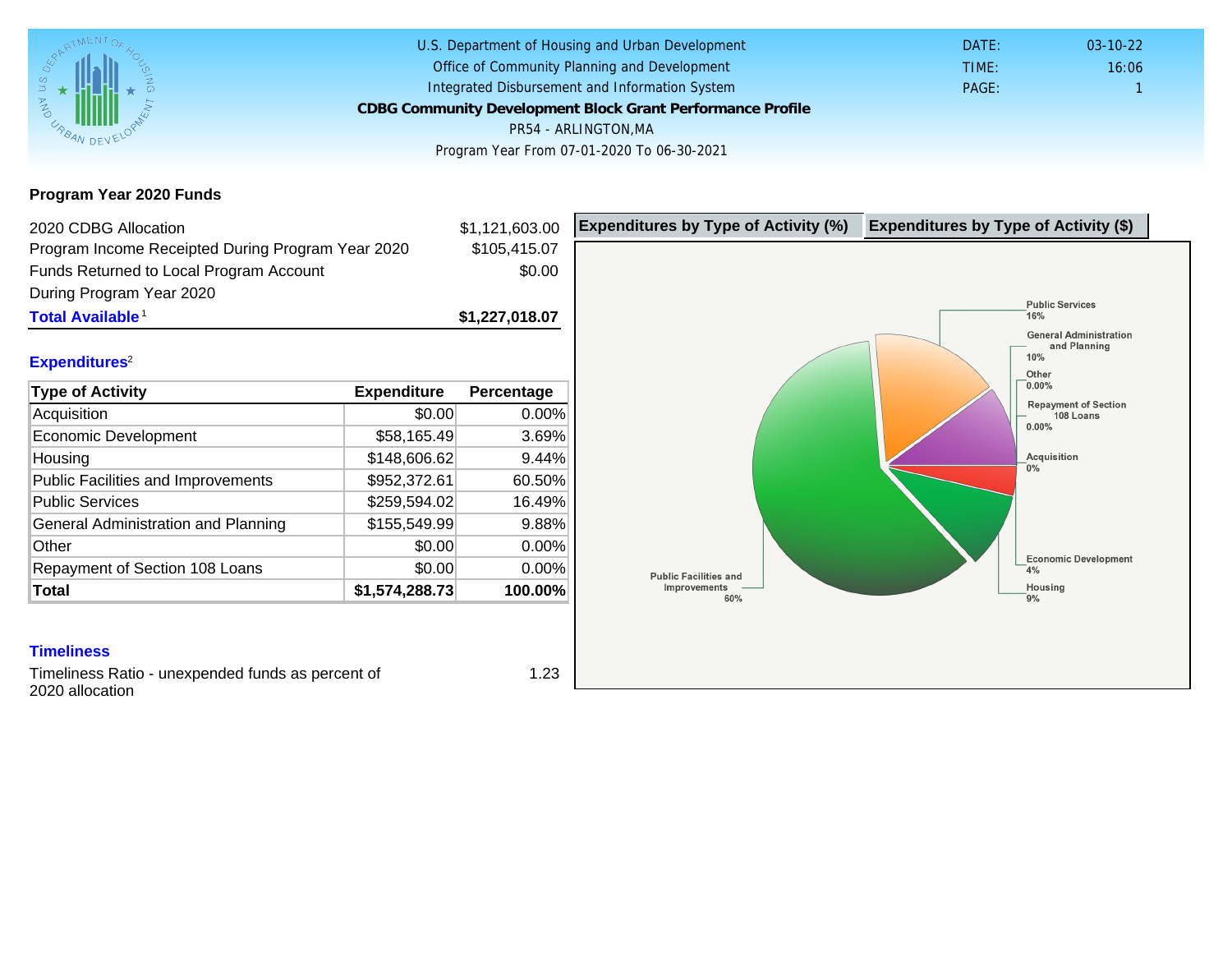### Program Targeting

| 1 - Percentage of Expenditures Assisting Low-<br>and Moderate-Income Persons and Households<br>Either Directly or On an Area Basis <sup>3</sup>                                                                              | 100.00%  |
|------------------------------------------------------------------------------------------------------------------------------------------------------------------------------------------------------------------------------|----------|
| 2 - Percentage of Expenditures That Benefit<br>Low/Mod Income Areas                                                                                                                                                          | 34.77%   |
| 3 - Percentage of Expenditures That Aid in The<br>Prevention or Elimination of Slum or Blight                                                                                                                                | $0.00\%$ |
| 4 - Percentage of Expenditures Addressing<br><b>Urgent Needs</b>                                                                                                                                                             | $0.00\%$ |
| 5-Funds Expended in Neighborhood<br>(Community For State) Revitalization Strategy<br>Areas and by Community Development<br>Financial Institution.<br>6-Percentage of Funds Expended in<br>Neighborhood (Community For State) | \$0.00   |
| Revitalization Strategy Areas and by Community<br>Development Financial Institution                                                                                                                                          | 0.00%    |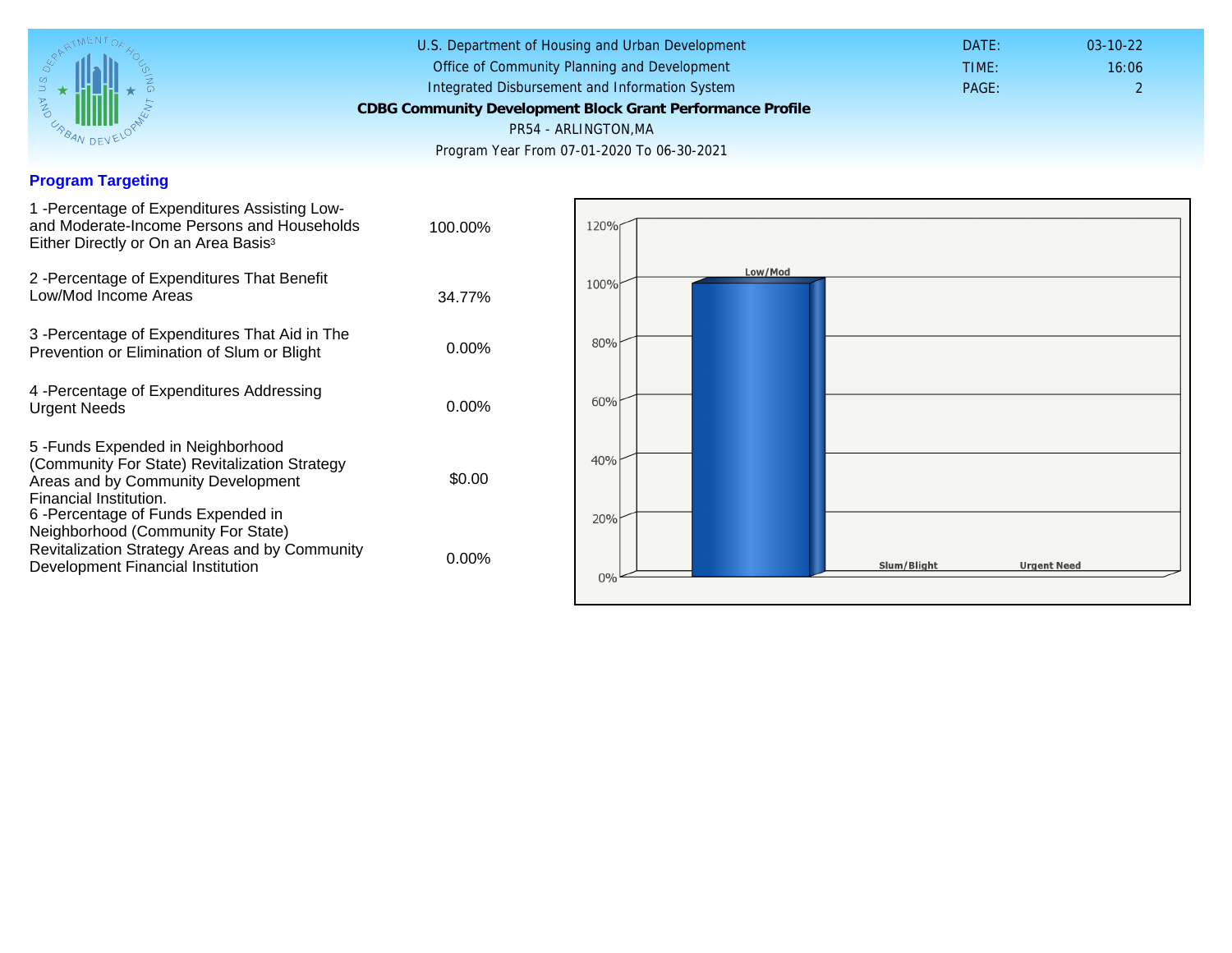# CDBG Beneficiaries by Racial/Ethnic Category <sup>4</sup>

| Race                                              | Total    | Hispanic |
|---------------------------------------------------|----------|----------|
| White                                             | 62.41%   | 70.87%   |
| Black/African American                            | 4.71%    | 9.95%    |
| Asian                                             | 14.70%   | 0.36%    |
| IAmerican Indian/Alaskan Native                   | 0.45%    | $0.00\%$ |
| lNative Hawaiian/Other Pacific Islander           | 0.01%    | $0.00\%$ |
| American Indian/Alaskan Native & White            | 0.11%    | $0.00\%$ |
| Asian & White                                     | 3.54%    | $0.00\%$ |
| Black/African American & White                    | 0.11%    | 0.00%    |
| Amer. Indian/Alaskan Native & Black/African Amer. | 0.02%    | $0.00\%$ |
| Other multi-racial                                | 13.94%   | 18.83%   |
| Asian/Pacific Islander (valid until 03-31-04)     | 0.00%    | 0.00%    |
| Hispanic (valid until 03-31-04)                   | $0.00\%$ | $0.00\%$ |

## Income of CDBG Beneficiaries

| Income Level                          | Percentage |  |
|---------------------------------------|------------|--|
| Extremely Low Income (<=30%)          | 26.71%     |  |
| Low Income (30-50%)                   | 44.44%     |  |
| Moderate Income (50-80%)              | 9.13%      |  |
| Total Low and Moderate Income (<=80%) | 80.27%     |  |
| Non Low and Moderate Income (>80%)    | 19.73%     |  |